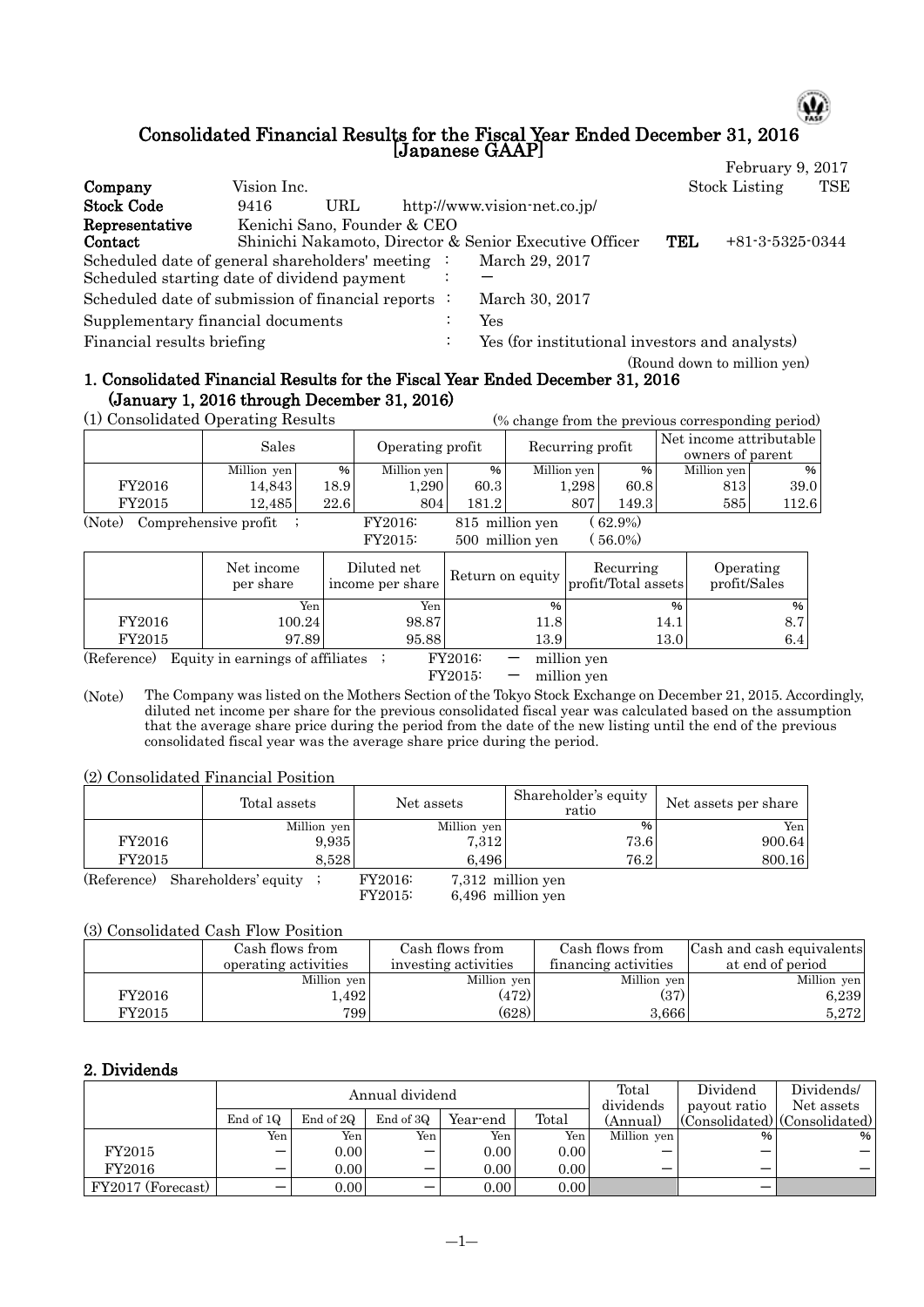## 3. Forecast of Consolidated Financial Results for the Fiscal Year Ending December 2017 (January 1, 2017 through December 31, 2017)

| (70 change from the previous corresponding period) |         |      |                  |      |                  |      |                                                |      |                         |  |
|----------------------------------------------------|---------|------|------------------|------|------------------|------|------------------------------------------------|------|-------------------------|--|
|                                                    | Sales   |      | Operating profit |      | Recurring profit |      | Net income<br>attributable<br>owners of parent |      | Net income per<br>share |  |
|                                                    | Million |      | % Million yen    |      | % Million yen    |      | % Million yen                                  | %    | Yen                     |  |
| 1Q-2Q FY2017                                       | 7.861   | 13.1 | 669              | 20.0 | 671              | 26.4 | 436                                            | 27.7 | 53.76                   |  |
| FY2017                                             | 16.713  | 12.6 | 0.606            | 24.5 | $1.608\,$        | 23.9 | 1.045                                          | 28.5 | 128.81                  |  |

(% change from the previous corresponding period)